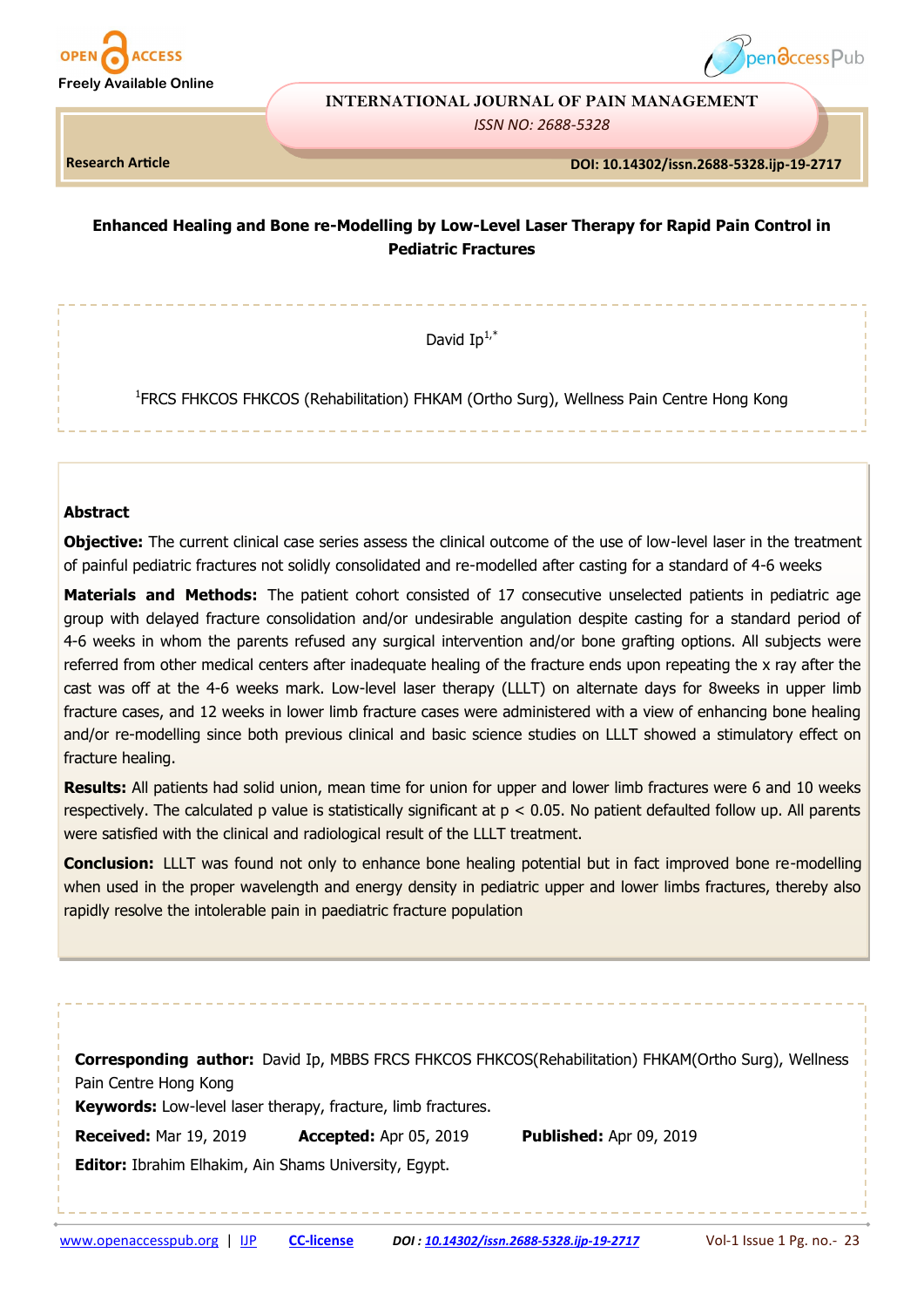



# **Introduction**

It is not infrequent for pediatric surgeons to encounter inadequately consolidated pediatric fractures albeit after an adequate period of casting thereby prolonging pain and suffering for the child. The problem is even more challenging if there is concomitant element of fracture angulation and/or mal-alignment. This study explores whether newer technologies such as low-level laser therapy [LLLT] can tackle such clinical problems without even resorting to operative intervention. This is because if such problems can be tackled non-operatively, it will be a blessing for the child in pain, especially since many a times even the parents are reluctant to subject the child for operative intervention.

The use of low-level laser therapy in promoting fracture healing of human fractures had previously been reported by authors from Taiwan [1]. This study represents the first ever study to assess the clinical use of LLLT in the conservative treatment of delayed union of pediatric fractures with a view not only for enhancing bone healing, but also enhancement of bone re-modelling especially since bony injury in the pediatric age group has marked potential of re-modelling.

Advantages of the use of LLLT in delayed fracture union is manifold. Firstly, the procedure is non-invasive and spares the patient an operative intervention. Operative intervention in general not only involves higher cost, but also it leaves the patient a surgical scar. To add to this, complications sometimes occur after operation for delayed union such as infection, failure of metallic implants. In addition, a second operation is often required for removal of metallic implant in younger subjects. All of the patients in the study population belonged to the pediatric age group in the current study. It should also be noted that the world literature on LLLT showed it is free of side effects, and have been in use in Europe for over 30 years. Thirdly, LLLT administration does not involve higher cost in the author's institution, with the average cost of administration per session same as conventional physical therapy in the author's institute. It should be noted that conventional physical therapy machines do not have bio-modulation effects as does LLLT [2], and thus cannot in effect promote the process of fracture healing.

#### **Materials and Methods**

The study population consisted of a series of consecutive unselected 17 patients with a mean age of 12 (range 9 to 16) presenting with clinical delayed fracture consolidation of upper or lower limb fractures despite casting done by orthopedic surgeons in public hospitals. All of the patients had inadequate bony healing response on serial radiological assessments. All patients who enter the study were offered operative intervention but were refused by the parents. All the parents of the children consented to the use of LLLT as well as Sarmiento functional bracing as the sole treatment modality. This represented an unselected prospective patient cohort study spanning the period from 2014 to 2019. Exclusion criteria included history of operative intervention of the same affected bone, history of fracture of the same affected bone, open fracture, significant associated soft tissue injury, active infection near the fracture site.

The study employed LLLT of 810 nm wavelength emitting from GaAIAs semi-conductor laser device with 5.4 J per point, power density 20 mW/cm2 was employed. Irradiation was performed on alternate daily basis. There was no control group in this study as seldom do patients present with bilateral delayed healing of the same bony construct. None of the patients' parents consent to the idea of switch-over study where part of the treatment period was LLLT and part of the treatment being sham light source.

The end point of the current study was to assess the rate of fracture healing, as well as evidence of bone re-modelling if any, on serial clinical and radiological follow up. We also serially assessed the degree of overall satisfaction of the patient and parents with the procedure by a score where 0 represents total dissatisfaction with the procedure, and 10 represented total satisfaction to be filled by the parent at the end of the treatment regimen which represented 8 weeks for upper limb fractures, and 12 weeks for lower limb fractures.

## **Results**

The study was done in two pain centers in different areas in Hong Kong attended by the author. The male:female ratio among the study population was 2:1 in this study. The mean time for clinical and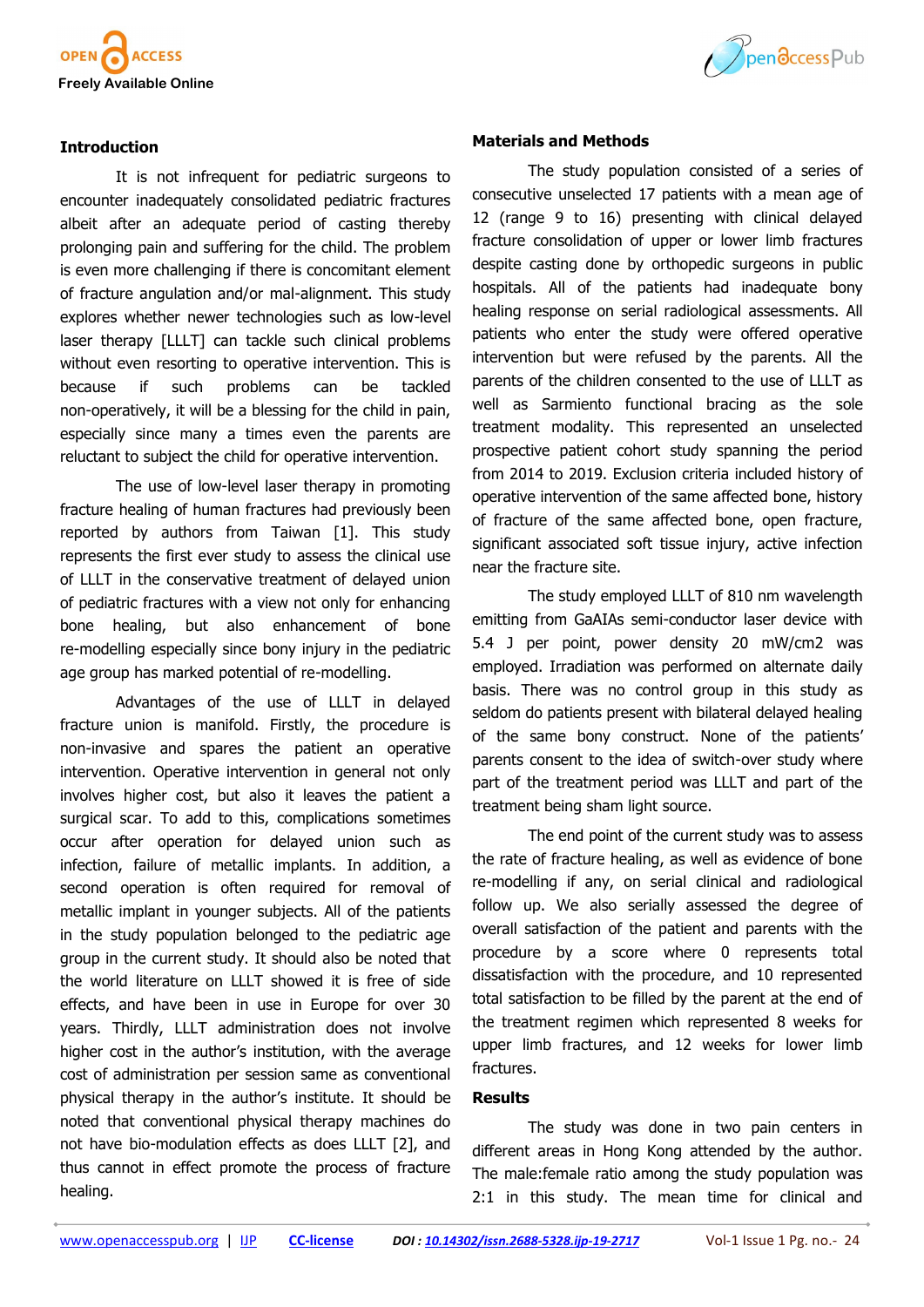



radiological solid fracture union was 6 weeks for patients with upper limb fractures in this study; and the mean time for solid clinical and radiological fracture union was 10 weeks for lower limb fractures. The mean follow up was 22 months.

As for the scoring of the degree of satisfaction, patients were offered brief guidelines of aspects they can take into consideration including: the ability of the procedure for symptom control, the power and use of the limb, the degree of pain, the activities of daily living. The parents gave an overall score at the end of the LLLT treatment regimen after discussing with the injured child. The mean score of satisfaction was 9 out of 10 for patients with upper limb delayed fracture consolidation, and the mean score of satisfaction was 8 out of 10 for patients with lower limb delayed fracture consolidation. No patient defaulted follow up.

Table 1 below serve to summarize the characteristics of the patient population and the mean time for fracture union. Fig 1 and 2 showed serial radiological appearance of one of the patients with upper limb delayed fracture consolidation of mid-shaft of the humerus despite casting for 5 weeks in a public hospital. Fig 2 was taken after LLLT administration showing not only obvious solid bony healing, but also very good re-modelling.

# **Discussion**

Low-level laser therapy (LLLT) involves directing near infra-red lights to tissues with a view to improving healing and reduce pain in the field of Orthopedics. The



Figure 1. Partially united and angulated humerus shaft fracture prior to LLLT administration in one patient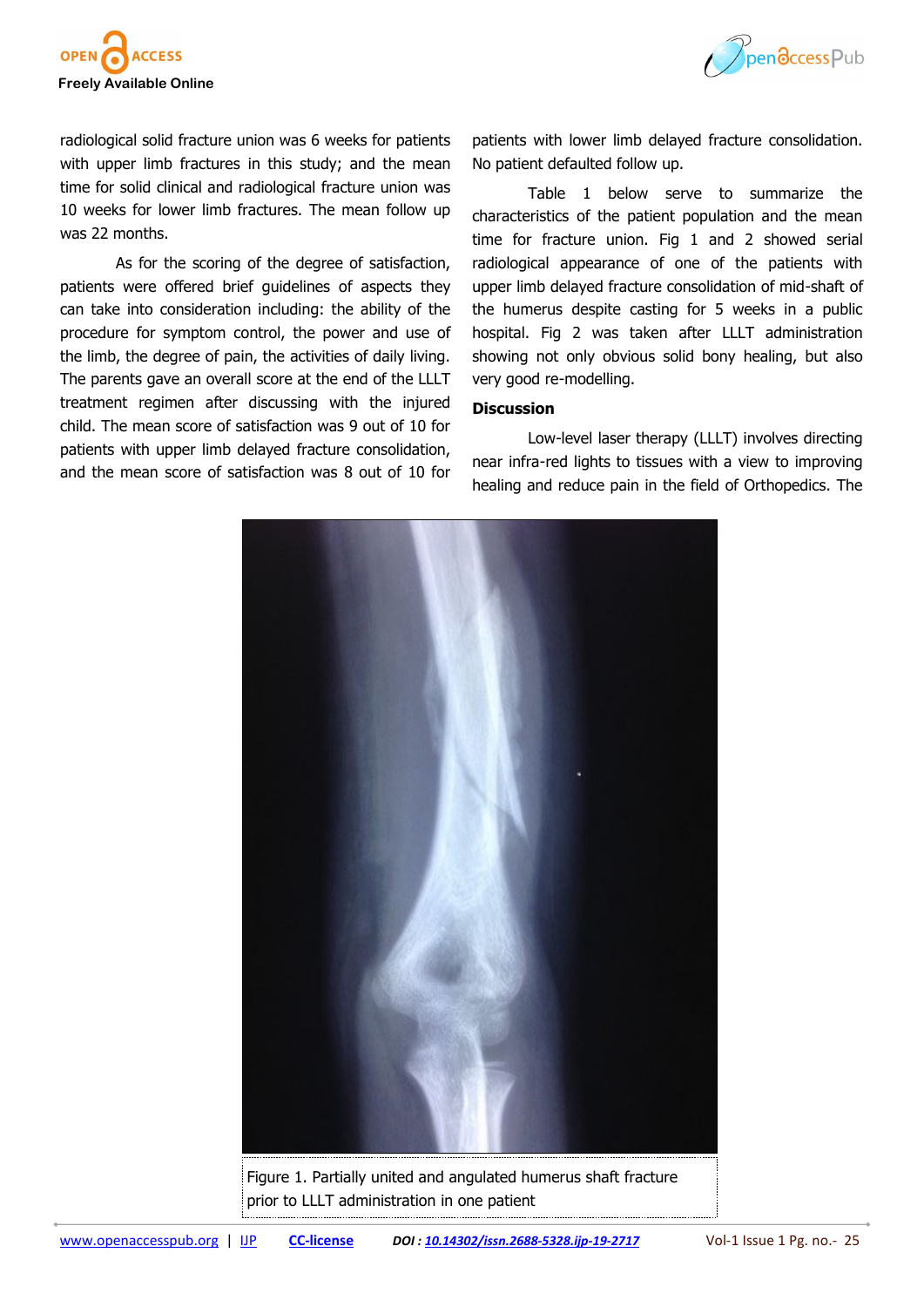



| Table 1. Patient population demographics, fracture characteristics, and clinical outcome |                                           |                               |                         |  |
|------------------------------------------------------------------------------------------|-------------------------------------------|-------------------------------|-------------------------|--|
| Location of Fracture<br>and Age of Patient                                               | Age & Site of Fracture<br>at presentation | Length of LLLT treat-<br>ment | <b>Clinical Outcome</b> |  |
| Patient 1 [UL/9]                                                                         | 6 weeks/ Humerus                          | 8 weeks                       | # united at 7 weeks     |  |
| Patient 2 [UL/13]                                                                        | 7 weeks/DR                                | 8 weeks                       | # united at 6 weeks     |  |
| Patient 3 [UL/12]                                                                        | 6 weeks/DR                                | 8 weeks                       | # united at 6 weeks     |  |
| Patient 4 [LL/14]                                                                        | 7 weeks/DF                                | 12 weeks                      | # united at 9 weeks     |  |
| Patient 5 [UL/11]                                                                        | 6 weeks/DR                                | 8 weeks                       | # united at 5 weeks     |  |
| Patient 6 [LL/14]                                                                        | 8 weeks/DF                                | 12 weeks                      | # united at 11 weeks    |  |
| Patient 7 [UL/15]                                                                        | 7 weeks/ Humerus                          | 8 weeks                       | # united at 8 weeks     |  |
| Patient 8 [LL/12]                                                                        | 6 weeks/DR                                | 8 weeks                       | # united at 6 weeks     |  |
| Patient 9 [LL/11]                                                                        | 6 weeks/DR                                | 8 weeks                       | # united at 7 weeks     |  |
| Patient 10 [UL/9]                                                                        | 6 weeks/DR                                | 8 weeks                       | # united at 6 weeks     |  |
| Patient 11 [UL/15]                                                                       | 7 weeks/ Humerus                          | 8 weeks                       | # united at 7 weeks     |  |
| Patient 12 [UL/9]                                                                        | 6 weeks/DR                                | 8 weeks                       | # united at 4 weeks     |  |
| Patient 13 [UL/13]                                                                       | 6 weeks/ Humerus                          | 8 weeks                       | # united at 7 weeks     |  |
| Patient 14 [UL/10]                                                                       | 7 weeks/DR                                | 8 weeks                       | # united at 5 weeks     |  |
| Patient 15 [UL/12]                                                                       | 6 weeks/DR                                | 8 weeks                       | # united at 5 weeks     |  |
| Patient 16 [UL/11]                                                                       | 8 weeks/DR                                | 8 weeks                       | # united at 6 weeks     |  |
| Patient 17 [LL/16]                                                                       | 7 weeks/DF                                | 12 weeks                      | # united at 10 weeks    |  |
|                                                                                          |                                           |                               |                         |  |

 $|UL|$  = Upper Limb fracture delayed healing LL = Lower Limb fracture delayed healing DR = distal radius  $DF = distal fibula$  # = fracture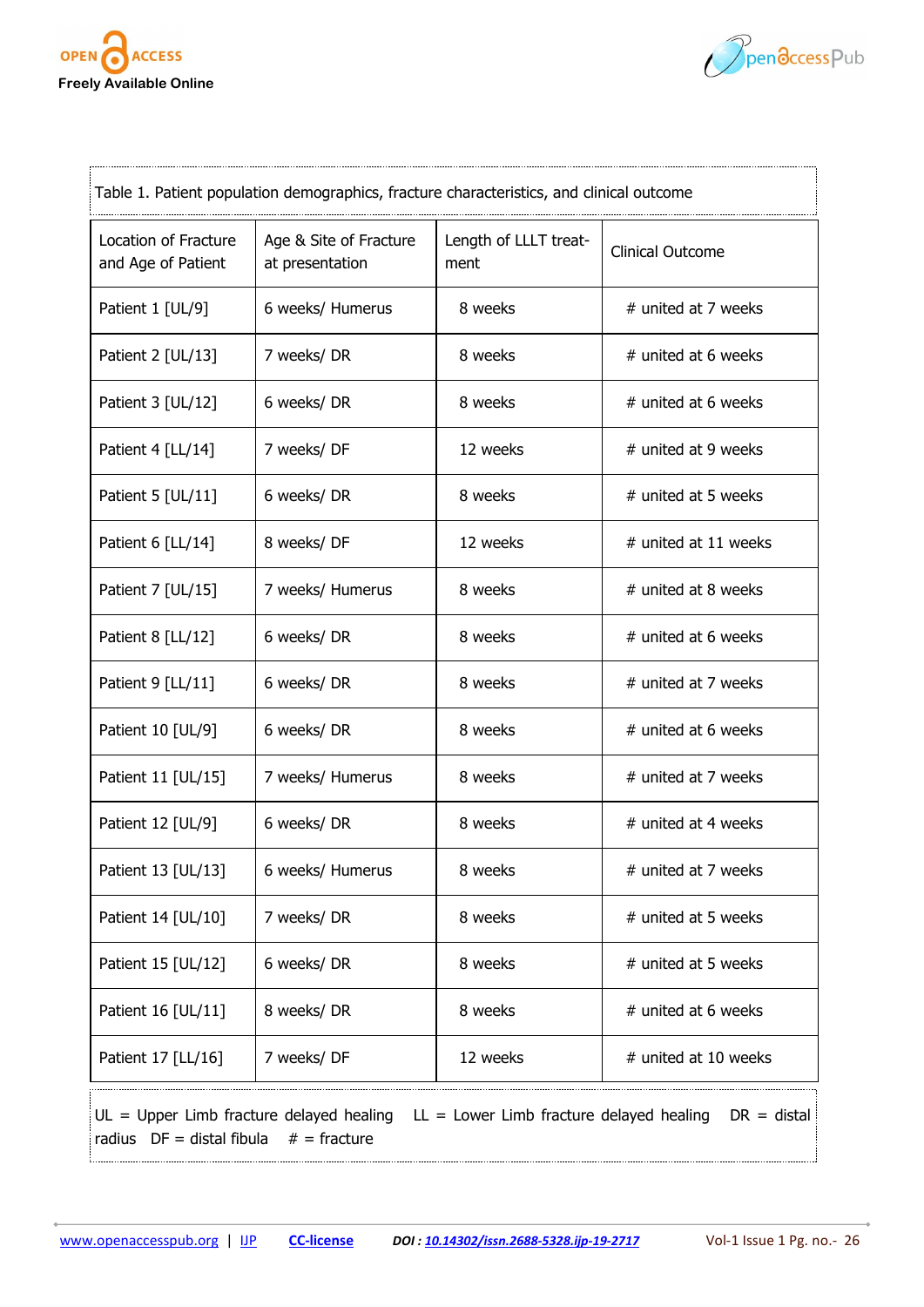





Figure 2. Same patient after LLLT administration. Notice the fracture ends re-modelled nicely and fracture had solidly healed

main mechanism of LLLT involves its biochemical and circulatory effects, viz: the incident radiant energy of LLLT is being absorbed by the cell's chromophore and this process usually involves the Cytochrome system [3], which in turn triggers a cascade of events stimulating ATP synthesis [4]; thus in this way the laser energy is transformed to cellular energy in the form of ATP and this aid in healing the injured body's cells which are usually under oxidative stress. In addition, other LLLT actions include inducing an increase in DNA repair gene expression [5], besides also producing local vasodilatation believed nowadays to be mediated via the nitric oxide pathway [6].

As far as the role of LLLT in fracture healing is

concerned; in the past decade, abundant laboratory animal studies had elucidated the possible mechanism whereby LLLT enhances bone healing. The mechanism involved is manifold, including the induction of osteoblast formation and differentiation via increase in bone morphogenic protein BMP2-induced phosphorylation of the Smad 1/5/8 pathway [7]. The same author Hirata also demonstrated that LLLT could stimulate BMPs-induced expression of type 1 collagen, osteonectin, and octeocalcin mRNA. Histological studies [8] also confirmed intense new bone formation surrounded by highly vascularized connective tissue indicative of increased osteogenic activity on LLLT exposure. Lastly, other authors [9] also demonstrated improvement in the mineralization process via enhanced